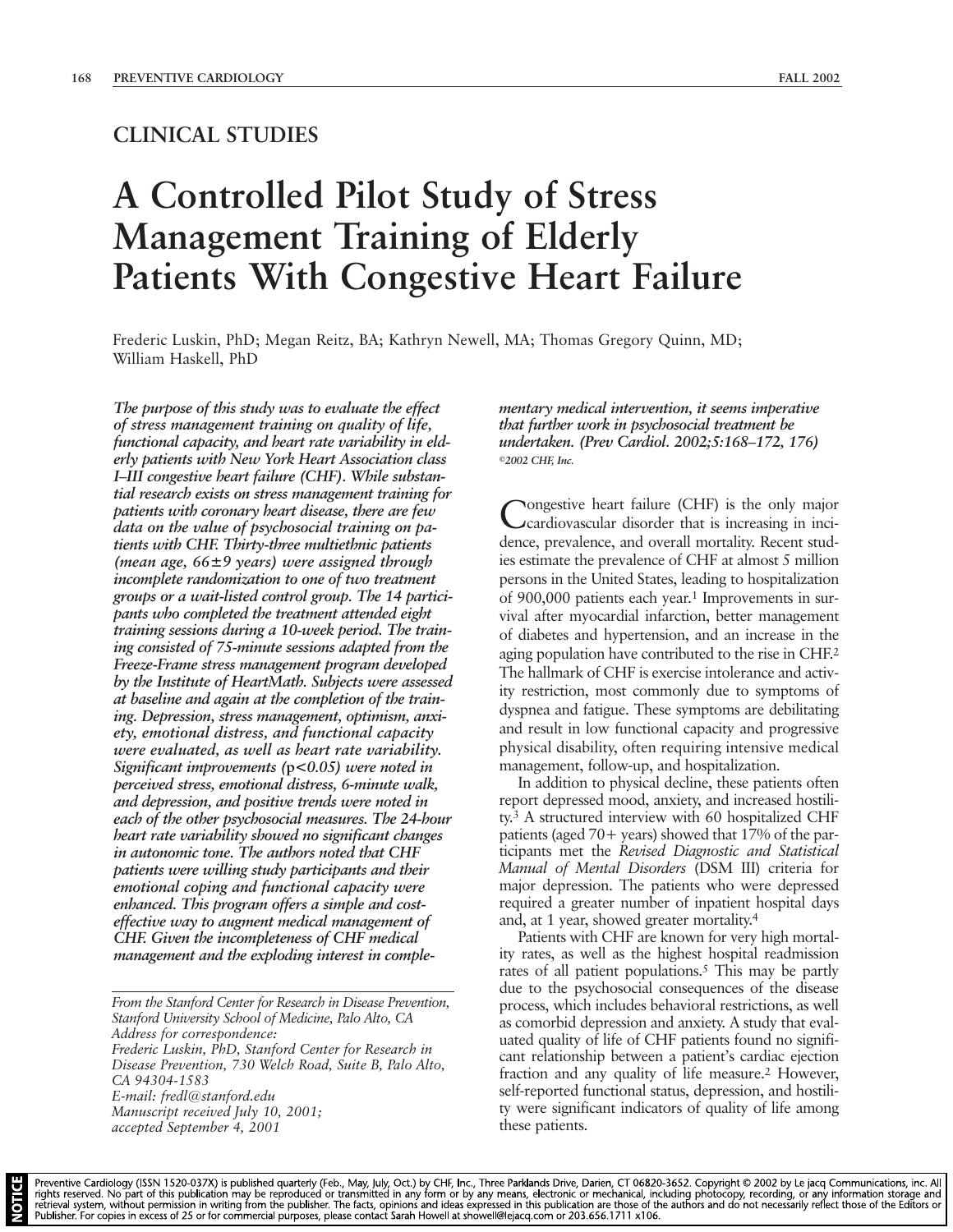Recent studies have shown that sympathetic activation is one of the hallmark physiologic abnormalities in CHF. Circulating catecholamine levels have been associated with increased severity of disease and unfavorable prognosis.6 As a result of these studies, the "neurohormonal" hypothesis has emerged as the leading paradigm for understanding the progression of CHF.7

Pharmacologic therapies that alter autonomic balance, such as angiotensin-converting enzyme inhibitors and β blocking agents, have become standard therapy for CHF patients.8 However, noncompliance can be a significant problem in pharmacologic treatment. Monane et al.9 noted that among elderly CHF patients on digoxin, only 10% were completely compliant with the prescribed regimen over the course of a year. The use of β blockers elicits better adherence, yet medical management of CHF is still incomplete.10 Sullivan and Hawthorne<sup>11</sup> reviewed the nonpharmacologic interventions for CHF. They cite the effectiveness of longterm aerobic exercise conditioning programs and make the case for offering psychological and biobehavioral interventions to enhance outcome and quality of life.

To test their hypothesis, they examined the effect of structured nursing care for CHF patients in order to reduce readmission rates and improve quality of life.4 The study results showed that patients with CHF experienced major mood disturbances greater than those reported by other cardiac patients. This mood disruption was directly related to patients' quality of life and highlighted the need for concurrent psychosocial intervention. Interestingly, this study found exercise tolerance to be unrelated to patients' ejection fractions but related to quality of life.

To date, there are two studies that included a psychosocial intervention as an aspect of a clinical trial. As one arm of a study, CHF patients were offered an intervention that included exercise training, structured cognitive therapy, and dietary training. This intervention improved functional capacity, body weight, and mood state.<sup>12</sup> The second<sup>13</sup> was a pilot study in which New York Heart Association (NYHA) class II−IV CHF patients taught the Freeze-Frame14 stress management program showed significant improvement in coping with stress and a trend toward increased self-confidence related to their physical fitness. Previous research had shown the short-term positive effects of Freeze-Frame to include enhancement of heart rate variability and modification of sympathetic arousal in healthy volunteers.<sup>15,16</sup> This study attempted to measure participants' autonomic balance, but the severity of NYHA class III−IV CHF prevented adequate recording of 24-hour heart rate variability. Compromised heart rate variability was the factor that best predicted early death from progressive heart failure.17

Stress management and relaxation training are psychosocial practices that can reduce sympathetic arousal. Research shows the usefulness, in both primary and secondary prevention, of stress management training in patients with coronary artery disease.18 This current study builds upon the authors' previous study through recruiting and randomization of a larger number of participants with less severe CHF.

#### **RESEARCH DESIGN AND METHODS Participants**

The initial study sample consisted of 13 men and 20 women with an average age of 66±9 years. Thirteen participants were middle-class Anglo-Americans, with one Asian American woman, and were invited to participate by the nurse at a local cardiac rehabilitation facility. Nineteen participants were inner city, low socioeconomic status African American, Asian American, or Latino patients, and were invited to participate by their cardiologists.

Subjects had been diagnosed as having NYHA class I to very early class III CHF at least 3 months previously and had been on a stable medication regimen for at least 1 month. A cardiologist evaluated each patient's medical file and certified each participant as eligible for the study. Stanford University's Institutional Review Board approved this project.

Participants were assigned to either of two treatment groups or to the wait-listed control group through incomplete randomization. Full randomization was attempted, but because only one class was held per location, four participants in the treatment group could not make the training sessions and became control group participants. Subsequently, five control group members were assigned to the treatment groups. Control group members were invited to attend a 1-day training at the completion of the intervention.

#### **Intervention**

All participants received the same 10 hours of training offered during eight weekly 75-minute sessions spread over 10 weeks. The two treatment groups followed the same topical outline that was taught by one of the authors (Frederic Luskin), a licensed psychotherapist. The training was primarily didactic in nature, with an emphasis on guided practice of the techniques. A limited amount of time was set aside for participant sharing of personal experience. After each session, participants were given practice assignments for the week.

The stress management techniques taught were Freeze-Frame, Heart Lock-in, Appreciation and Care vs. Overcare. Freeze-Frame is the basic stress management technique and starts with the conscious shifting of attention from a stressful experience to the area around one's heart. After taking a few slow, deep breaths into the area around the heart, one's attention is drawn to a visualization or memory of a positive emotion, such as care or love. Then the feeling generated by that positive emotion is held in the area around the heart. Heart Lock-in is an extended Freeze-Frame, while Appreciation is learning to focus attention on positive experiences. Care is distinguished from Overcare. Overcare is defined as the tendency to want something or someone so much that the extra effort and/or anxiety obscures the positive experience of care and leads to distress.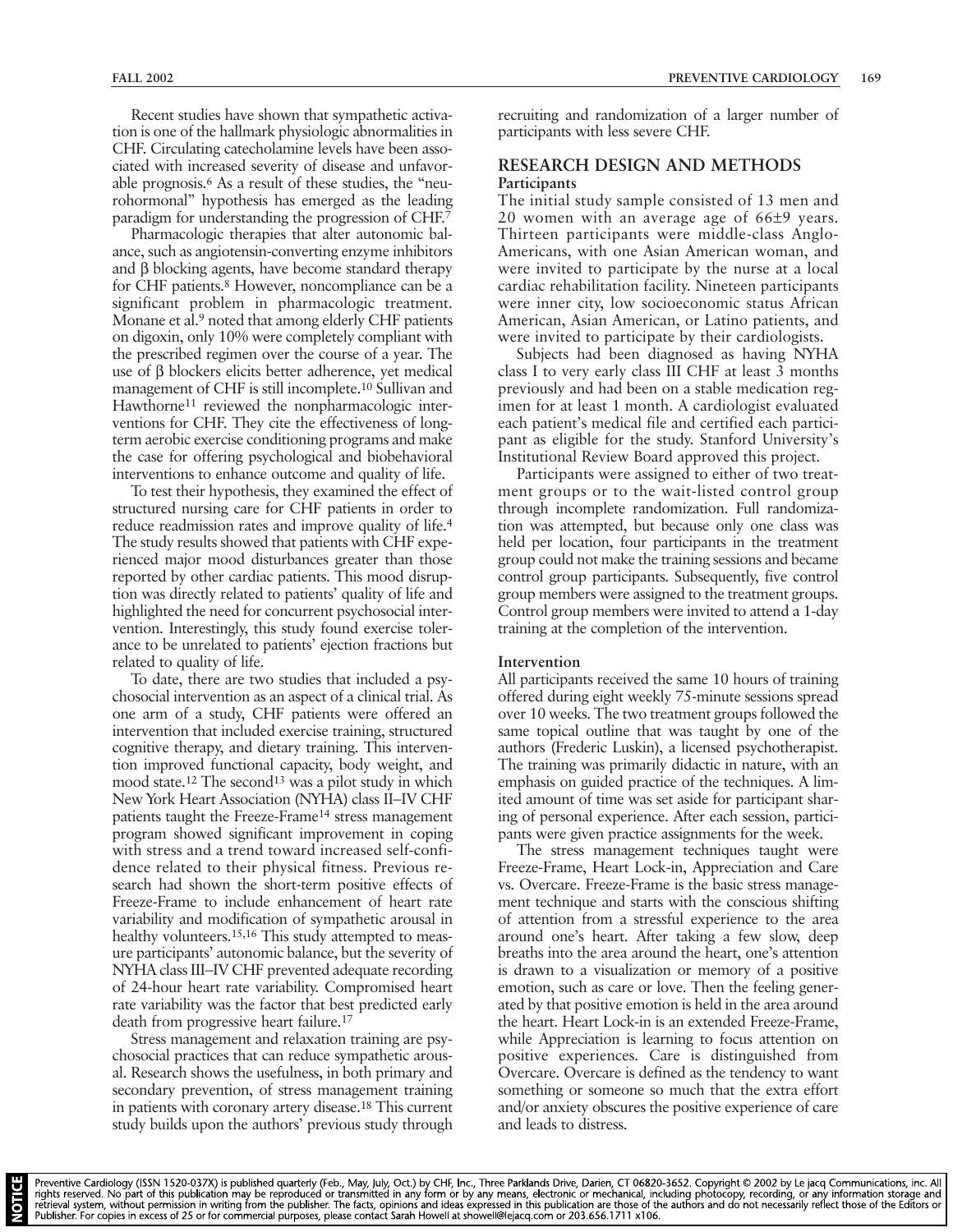The class outline was as follows:

- 1. Orientation and class overview. Review research on the effectiveness of practice of Freeze-Frame. Guided practice in Freeze-Frame.
- 2. Review of research on effectiveness of stress management in cardiovascular disease. Review of what stress does to the body. Review of Freeze-Frame. Guided practice in Heart Lock-in.
- 3. Discussion of stress management practice as a form of complementary medicine. Discussion of importance of self-care. Presentation of concept of Appreciation. Guided practice in Freeze-Frame.
- 4. Discussion of secondary gain (behavior that on the surface appears unproductive has personally relevant reason for continuation). Discussion of the difficulty in changing patterns of response. Brainstorming for suggestions. Guided practice in Heart Lock-in.
- 5. Practice in thinking of ways to include Freeze-Frame in daily life. Teaching of other simple stress management tips, such as deep breathing and taking a moment before making decisions. Guided practice in Heart Lock-in.
- 6. Discussion of Care vs. Overcare and implications for stress management. Presentation of the concept of finding the Care rather than the Overcare in each situation one encounters. Guided practice in Heart Lock-in.
- 7. Presentation of mental health as partly the choice of how one responds. Emphasis on decisions that primarily manifest either Care or Overcare. Teaching, through class examples, that suffering is the result of Overcare crowding out Care. Guided practice in Heart Lock-in.
- 8. Review of course material. Reminders for future practice, creation of an ongoing practice routine that does not vary, and emphasis on continued practice. Participant feedback on training.

At the conclusion of each class period, participants were given homework practice suggestions. Beginning with the second session, each participant was asked to do one Heart Lock-in per day for 15 minutes. Starting with session 4, each participant was asked to do two Heart Lock-ins per day. In addition, starting with the first session, participants were asked to do at least three Freeze-Frames per day, as well as look for opportunities during the day to practice Freeze-Frame.

### **Measures**

All measures were administered 1−2 weeks before the training began (pretest) and 1−2 weeks after the training ended (post-test).

- 1. Geriatric Depression Scale: measures participant's level of negative affect.19
- 2. Perceived Stress Scale: measures participant's perceived level of stress and ability to cope.20
- 3. Life Orientation Test: measures subject's level of positive expectation or optimism.21
- 4. State Trait Anxiety Inventory: measures stable or dispositional expression of anxiety.22
- 5. Medical Outcome Survey Questions 3 and 9: two of the multi-item self-report questions were evaluated that ask participants to rate their ability to complete basic activities and the quality of their emotional experience.23
- 6. Minnesota Living with Heart Failure: a quality of life measure evaluating the degree to which CHF interferes with the completion of normal life tasks.24
- 7. Self-report physical fitness: participants are asked to rate their confidence in their physical ability.25
- 8. Six-minute walk: participants are measured to see how far they can walk in 6 minutes.
- 9. Systolic blood pressure: pressure was taken three times with 5-minute intervals and the average pressure was utilized for comparison.
- 10. Heart rate variability (HRV): evaluates changes in autonomic tone through 24-hour Holter monitoring, with use of the following indices $26$ :

Time domain:

- Mean heart rate in beats per minute
- SDNN: standard deviation of the normal-to-normal (NN) interval in milliseconds; measures overall HRV
- SDNN index: the mean of the 5-minute standard deviation of NN intervals calculated over 24 hours; measures overall HRV
- RMS-SD: the square root of the mean squared differences of successive NN intervals; a measure of vagal tone
- 24-Hour triangle index: total number of all NN intervals divided by the maximum NN interval; a measure of overall HRV frequency domain
- Low frequency: variance in the 0.04−0.15-Hz range; a measure of both parasympathetic and sympathetic tone
- High frequency: variance in the 0.15−4.00-Hz range; a measure of vagal tone
- 5-Minute total power: variance of all 5-minute intervals; a measure of overall HRV
- Total power: variance of all NN intervals; a measure of overall HRV

## **RESULTS**

Data were available for 29 subjects for pre- and posttests. Two treatment group subjects dropped out due to illness and two control subjects lost interest in the study and did not complete the post-tests. The subjects who were not available for post-testing were not significantly different from the other subjects. The SPSS (version 9) (SPSS Inc., Chicago, IL) general linear model was used to evaluate changes in all dependent variables between the control and treatment groups over time. The results of the psychosocial, functional capacity, and blood pressure recordings are reported in Table I.

The quality of the 24-hour Holter recordings was good and the participants complied without fail with the monitoring. However, autonomic balance could be evaluated in only 23 of the 29 participants both

Preventive Cardiology (ISSN 1520-037X) is published quarterly (Feb., May, July, Oct.) by CHF, Inc., Three Parklands Drive, Darien, CT 06820-3652. Copyright © 2002 by Le jacq Communications, inc. All<br>rights reserved. No par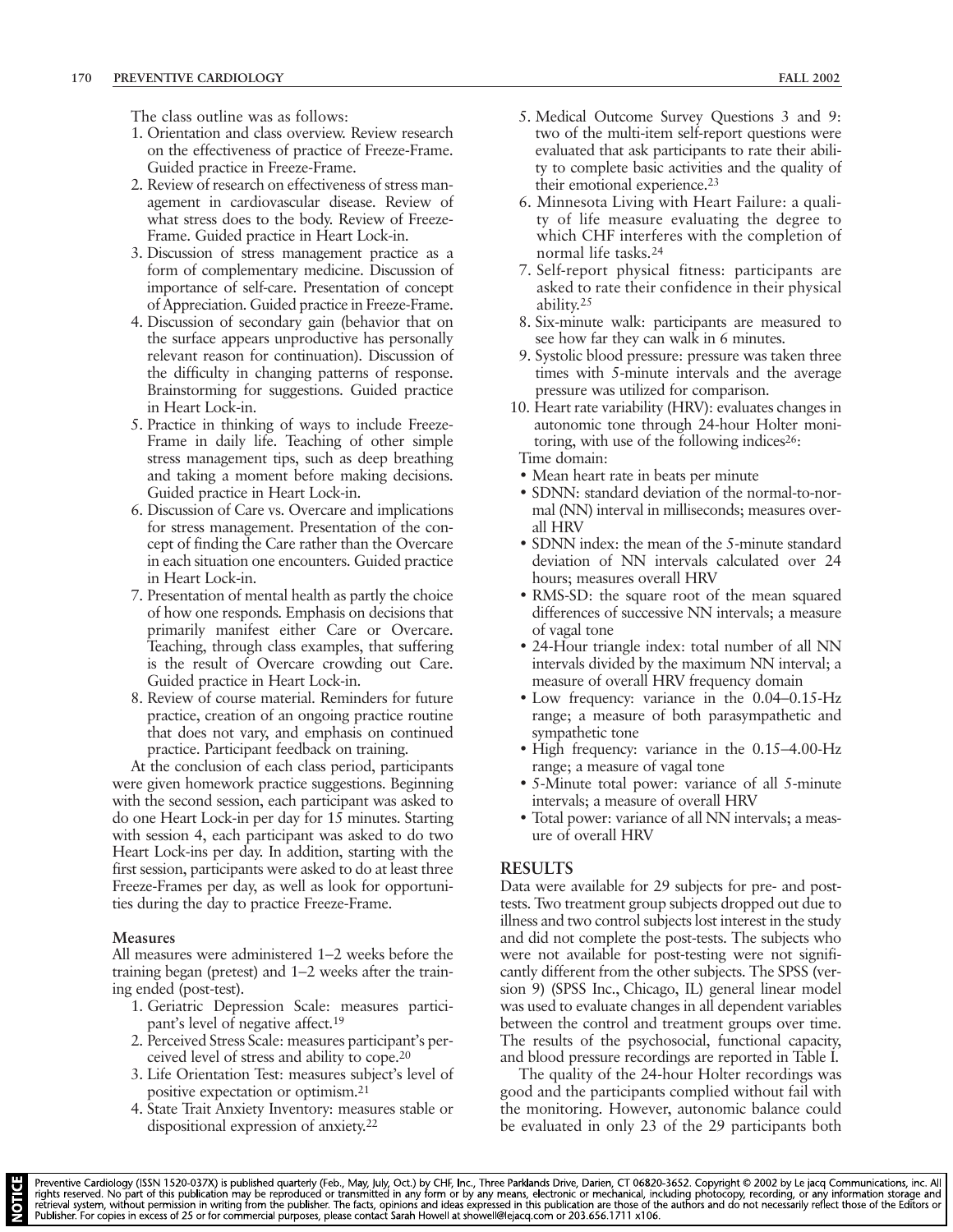pre- and post-test, due to excessive ectopic activity in six patients: four of the patients had atrial fibrillation, one had sinus arrhythmia, and one had an excessive number of ectopic ventricular beats. The results of the HRV monitoring are reported in Table II.

On measures of psychosocial functioning, significant improvement in the treatment group was noted on the Geriatric Depression Scale (*p*<0.02), Perceived Stress Scale (*p*<0.001), and the Medical Outcome Survey question 9 that evaluated emotional status (*p*<0.001). On the Life Orientation Test, State Trait Anxiety Scale, Medical Outcome Survey question 3, Minnesota Living with Heart Failure, and the Physical Fitness Scale, positive trends were noted. On a measure of functional capacity—the 6-minute walk—significant improvement was observed (*p*<0.02). Treatment group members walked, on average, 175 feet further at post-test than at pretest. No change was seen in systolic blood pressure.

No significant treatment-associated changes occurred in HRV. There was a slight increase in SDNN and the SDNN index in the treatment group, coupled with slight decreases in SDNN and the SDNN index in the control group. This same trend was noted in RMS-SD, mean heart rate, low frequency variance as well as total power and 5- min total power. No change was seen in 24-hour triangle index for the treatment subjects, while a slight decrease was seen in the control group. The same pattern appeared for high frequency variance.

#### **DISCUSSION**

This controlled pilot study was the authors' second attempt to investigate stress management training in

patients with CHF. It was successful in that participants regularly attended the training, complied with the assessments and reported that the training was both enjoyable and valuable. The treatment group members were able to significantly reduce their stress levels and improve their ability to cope with stress over the course of the training. They made improvement in physical fitness as evidenced by the increase in distance walked during a 6-minute walk test. In addition, they significantly reduced their level of depression and emotional upset and had positive trends in optimism and CHF disease impact.

There were minimal changes in the HRV data, yet most of the indices showed nominal changes in a positive direction for the treatment group and nominal changes in a negative direction for the control group. These results suggest that a longer intervention (9 months to a year) with greater time spent in practice (1 hour per day), and investigated with a larger subject pool might show beneficial changes in autonomic balance.

Of note is the response of the patients to the training. Attendance was excellent and in post-test debriefings the participants expressed singular appreciation for the training. Most of them mentioned the lack of psychosocial support they experienced for their condition and their frustration at the number of drugs required for medical management.

The authors wish to emphasize the need for further investigation of stress management for patients with CHF. As stated, a dearth of information exists in this area as compared to the substantial research that exists for patients with coronary artery disease. This pilot study showed that these patients make good

| Table I. Means and Standard Deviations of Dependent Variables at Pre- and Post-Test |                                    |                                    |                            |                                    |                        |  |  |  |
|-------------------------------------------------------------------------------------|------------------------------------|------------------------------------|----------------------------|------------------------------------|------------------------|--|--|--|
|                                                                                     | <b>TREATMENT GROUP</b><br>$N = 14$ |                                    | CONTROL GROUP<br>$N=15$    |                                    | $P$ VALUE <sup>*</sup> |  |  |  |
|                                                                                     | Pre<br>$\overline{X}$ (SD)         | <b>POST</b><br>$\overline{X}$ (SD) | PRE<br>$\overline{X}$ (SD) | <b>POST</b><br>$\overline{X}$ (SD) |                        |  |  |  |
| Depression                                                                          | 8.3(6.0)                           | 5.5(3.0)                           | 5.3 $(6.3)$                | 6.0(6.8)                           | 0.02                   |  |  |  |
| <b>Stress</b>                                                                       | 25.8(4.6)                          | 20.2(5.6)                          | 19.1(8.9)                  | 20.5(10.3)                         | 0.001                  |  |  |  |
| Optimism                                                                            | 21.1(3.6)                          | 22.2(4.0)                          | 25.0(4.2)                  | 24.5(4.7)                          |                        |  |  |  |
| Anxiety                                                                             | 40.2(8.0)                          | 35.9(7.1)                          | 36.4(9.9)                  | 36.6(11.1)                         |                        |  |  |  |
| MOS 36-Q3                                                                           | 21.7(5.6)                          | 23.7(5.4)                          | 20.4(5.1)                  | 19.8(5.5)                          |                        |  |  |  |
| MOS 36-Q9                                                                           | 24.0(3.5)                          | 18.8(4.1)                          | 22.6(6.9)                  | 22.8(6.0)                          | 0.000                  |  |  |  |
| <b>MLHF</b>                                                                         | 30.9(20.5)                         | 23.5(14.8)                         | 36.9(22.2)                 | 35.4(21.8)                         |                        |  |  |  |
| PF                                                                                  | 24.8(7.1)                          | 23.8(4.2)                          | 24.5(6.4)                  | 24.6(5.9)                          | -                      |  |  |  |
| 6-Minute walk                                                                       | 1088.0 (360)                       | 1241.0 (318)                       | 1191.0 (238)               | 1171.0 (277)                       | 0.02                   |  |  |  |
| Systolic BP (mm Hg)                                                                 | 126.0(13.5)                        | 126.0(17.0)                        | 125.0(20.0)                | 121.0(21.2)                        |                        |  |  |  |

\**p* for difference in the change pre- to post-test between the treatment and control groups; Depression=Geriatric Depression Scale; Stress=Perceived Stress Scale; Optimism=Life Orientation Test; Anxiety=State Trait Anxiety Scale; MOS 36-Q3=Medical Outcome Survey Question 3—Basic Activities; MOS 36-Q9=Medical Outcome Survey Question 9—Emotional Distress; MLHF=Minnesota Living with Heart Failure; PF=perceived physical fitness; 6-Minute walk=distance covered in 6 minutes measured in feet; BP=blood pressure

Preventive Cardiology (ISSN 1520-037X) is published quarterly (Feb., May, July, Oct.) by CHF, Inc., Three Parklands Drive, Darien, CT 06820-3652. Copyright @ 2002 by Le jacq Communications, inc. All rights reserved. No part of this publication may be reproduced or transmitted in any form or by any means, electronic or mechanical, including photocopy, recording, or any information storage and<br>retrieval system, without Curcus system, which we permutation of the many from the passed of the many control and the second of the many products of the permutation of the permutation of the permutation of 203.656.1711 x106.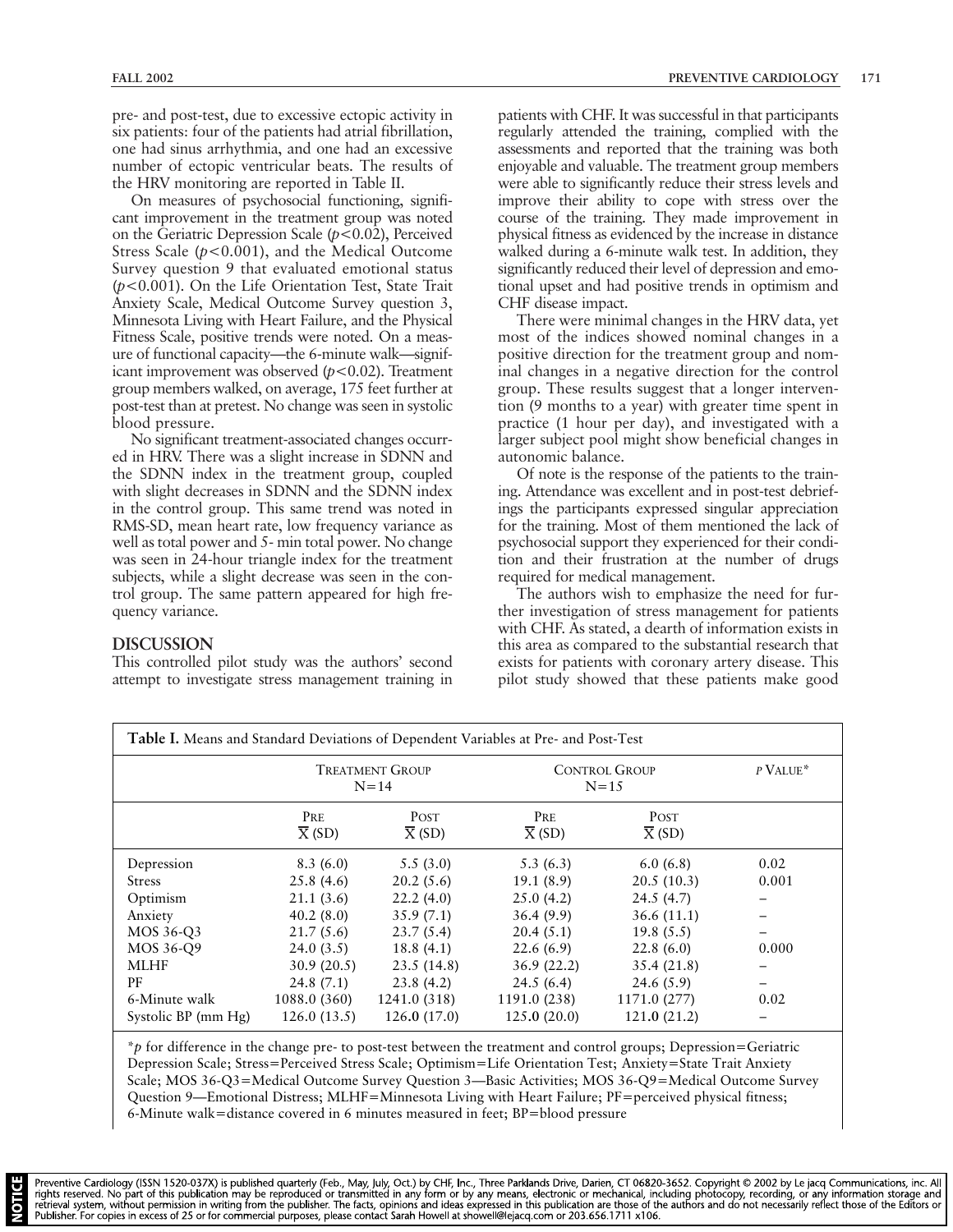| Table II. Measures of Heart Rate Variability at Pre- and Post-Test |                                    |                             |                               |                                    |  |  |  |  |
|--------------------------------------------------------------------|------------------------------------|-----------------------------|-------------------------------|------------------------------------|--|--|--|--|
|                                                                    | <b>TREATMENT GROUP</b><br>$N = 14$ |                             | <b>CONTROL GROUP</b><br>$N=9$ |                                    |  |  |  |  |
|                                                                    | Pre<br>$\overline{X}$ (SD)         | POST<br>$\overline{X}$ (SD) | PRE<br>$\overline{X}$ (SD)    | <b>POST</b><br>$\overline{X}$ (SD) |  |  |  |  |
| Time domain                                                        |                                    |                             |                               |                                    |  |  |  |  |
| Mean heart rate                                                    | 72.2(10.4)                         | 71.7 (10.2)                 | 75.6 (10.2)                   | 78.1 (12.4)                        |  |  |  |  |
| <b>SDNN</b>                                                        | 100.7(38.0)                        | 104.2 (44.6)                | 99.0 (27.6)                   | 95.4 (21.7)                        |  |  |  |  |
| SDNN index                                                         | 41.0(13.9)                         | 43.5 $(18.5)$               | 44.1 $(17.5)$                 | 42.3 (17.4)                        |  |  |  |  |
| RMS-SD                                                             | 23.9(6.6)                          | 25.4(9.8)                   | 32.0 (24.7)                   | 30.0(21.2)                         |  |  |  |  |
| 24-Hr triangle index                                               | 29.7(11.9)                         | 29.5 (14.2)                 | 30.9 (11.0)                   | 29.5(9.1)                          |  |  |  |  |
| Frequency domain                                                   |                                    |                             |                               |                                    |  |  |  |  |
| High frequency                                                     | 4.55(0.7)                          | 4.54(0.8)                   | 4.90 $(1.2)$                  | 4.67(1.3)                          |  |  |  |  |
| Low frequency                                                      | 5.53(0.9)                          | 5.68(1.0)                   | 5.58(0.9)                     | 5.51(0.9)                          |  |  |  |  |
| 5-Minute total power                                               | 7.11(0.8)                          | 7.19(0.9)                   | 7.29(0.9)                     | 7.10(0.9)                          |  |  |  |  |
| Total power                                                        | 9.10(0.8)                          | 9.15(0.9)                   | 9.10(0.6)                     | 9.05(0.5)                          |  |  |  |  |
|                                                                    |                                    |                             |                               |                                    |  |  |  |  |

SDNN=standard deviation of the normal-to-normal (NN) interval in milliseconds; measures overall heart rate variability; SDNN index=the mean of the 5-minute standard deviation of NN intervals calculated over 24 hours; measures overall heart rate variability; RMS-SD=the square root of the mean squared differences of successive NN intervals; a measure of vagal tone

study participants and that their psychosocial coping and functional capacity can be enhanced through training. This intervention was inexpensive, and if the results hold up in future studies, can be expected to improve the quality of life in CHF patients. Considering the incompleteness of medical management of this disease, and the exploding interest in complementary medical interventions, it seems imperative that further work in psychosocial adjunctive treatment be undertaken.

### **LIMITATIONS**

The validity of the study results are attenuated because of the lack of full randomization. While scheduling was the primary reason to switch participants from one group to another there is no way to know the effect the incomplete randomization had on the outcome. This study also combined the data from two groups of participants with divergent socioeconomic status and life experience. About 60% of the participants were from an inner city neighborhood and were largely African American and Latino. The other participants were Anglo Americans from a middle class suburb. Therefore, there was insufficient data to complete separate analyses so it is not clear whether the relaxation training intervention is equally as effective for members of the different socioeconomic status and ethnic groups. Finally, a follow-up assessment would help to determine if the positive results seen from the intervention were lasting or whether CHF patients require continued attention to maintain quality-of-life gains.

*Acknowledgment: The preparation of this manuscript was supported by a grant from the Office of Alternative Medicine, National Institutes of Health (grant number AG43558).*

#### **REFERENCES**

- **1** American Heart Association. *1999 Heart and Stroke Statistical Update*. Dallas, Texas: American Heart Association; 1998.
- **2** Anonymous. Mortality from congestive heart failure—United States, 1980–1990. *MMWR Morb Mortal Wkly Rep.* 1994; 43:77–81.
- **3** Dracup K, Walden J, Stevenson L, et al. Quality of life in patients with advanced heart failure*. J Heart Lung Transplant.* 1992;11(2 pt 1):273–279.
- **4** Freedland KE, Carney R, Rich MW, et al. Depression in elderly patients with congestive heart failure. *J Geriatr Psychiatry.* 1991;24(1):59–71.
- **5** Hawthorne MH, Hixon ME. Functional status, mood disturbance, and quality of life in patients with heart failure. *Prog Cardiovasc Nurs.* 1994;9(1):22–32.
- **6** Maniolis AJ, Olympios C, Sifaki M, et al. Suppressing sympathetic activation in congestive heart failure, a new therapeutic strategy. *Hypertension.* 1995;26:719–724.
- Bristow M. Mechanism of action of beta-blocking agents in heart failure. *Am J Cardiol*. 1997;80(11A):26L–40L.
- **8** Heart Failure Society of America. HFSA Guidelines for the management of patients with heart failure due to left ventricular systolic dysfunction-pharmacologic approaches: recommendations for pharmacologic therapy. *Congest Heart Fail*. 2000;6(1):16–23.
- **9** Monane M, Bohn RL, Gurwitz JH, et al. Noncompliance with congestive heart failure therapy in the elderly*. Arch Intern Med.* 1988;154:433–437.
- **10** Khan NU, Movahed A. Role of beta blockers in congestive heart failure. *Congest Heart Fail*. 2000;6(6):299–312.
- Sullivan MJ, Hawthorne MH. Nonpharmacologic interventions in the treatment of heart failure. *J Cardiovasc Nurs.* 1996;10(2):47–57.
- **12** Kostis JB, Rosen RC, Cosgrove NM, et al. Nonpharmacologic therapy improves functional and emotional status in congestive heart failure. *Chest*. 1994;106(4):996–1001.
- **13** Luskin FM, Newell KA, Haskell W. Stress management training of elderly patients with congestive heart failure: pilot study. *Prev Cardiol.* 1999;2:101–104.
- **14** Childre D. *Freeze-frame: A Scientifically Proven Technique for Clear Decision Making and Improved Health.* Boulder Creek, CA: Planetary Publications; 1998.

*continued on page 176*

Preventive Cardiology (ISSN 1520-037X) is published quarterly (Feb., May, July, Oct.) by CHF, Inc., Three Parklands Drive, Darien, CT 06820-3652. Copyright © 2002 by Le jacq Communications, inc. All rights reserved. No part of this publication may be reproduced or transmitted in any form or by any means, electronic or mechanical, including photocopy, recording, or any information storage and<br>retrieval system, without Publisher. For copies in excess of 25 or for commercial purposes, please contact Sarah Howell at showell@lejacq.com or 203.656.1711 x106.